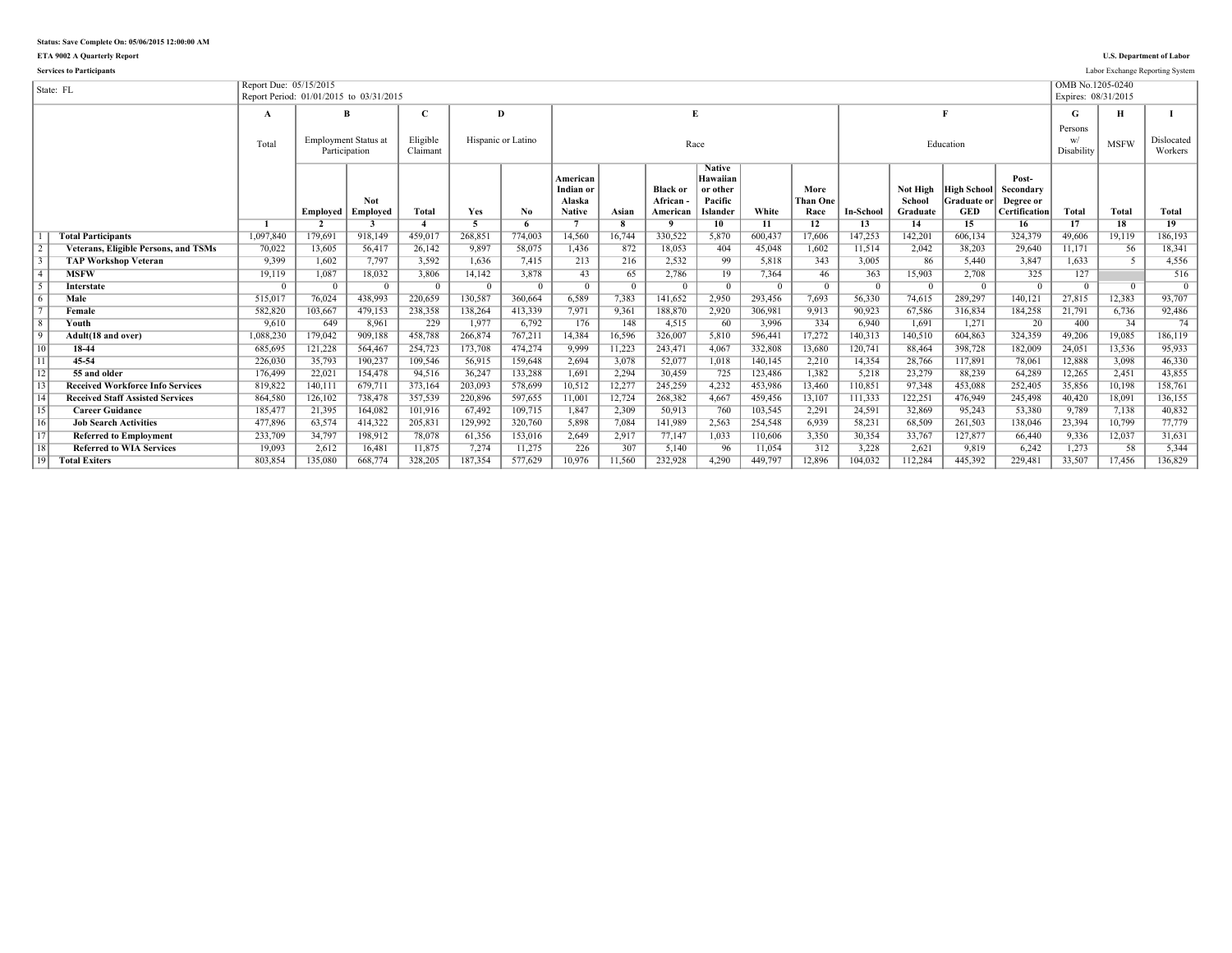## **ETA 9002 B Quarterly Report**

| <b>U.S. Department of Labor</b> |  |  |  |
|---------------------------------|--|--|--|
|---------------------------------|--|--|--|

**Services to Veterans** Labor Exchange Reporting System

|                | State:FL                                  |        | Report Due:05/15/2015                  |          |                         |                |             |                |          | OMB No.1205-0240              |           |            |
|----------------|-------------------------------------------|--------|----------------------------------------|----------|-------------------------|----------------|-------------|----------------|----------|-------------------------------|-----------|------------|
|                |                                           |        | Report Period:01/01/2015 to 03/31/2015 |          |                         |                |             |                |          | Expires: 08/31/2015           |           |            |
|                |                                           |        |                                        |          |                         | B              | $\mathbf C$ | D              | E        | $\mathbf{F}$                  | G         | H          |
|                |                                           |        | Total Veterans, Eligible Persons, and  |          |                         | <b>TSMs</b>    | Campaign    | Disabled       | Special  | Recently                      | Post 9/11 | <b>TAP</b> |
|                |                                           |        | <b>TSMs</b>                            |          |                         |                | Badge       | Veterans       | Disabled | Separated                     | Era       | Veterans   |
|                |                                           | 18-44  | 45-54                                  | $55+$    | <b>Total</b>            |                | Veterans    |                | Veterans | Veterans<br>$(3 \text{ yrs})$ | Veterans  |            |
|                |                                           | 1      | $\overline{2}$                         | 3        | $\overline{\mathbf{4}}$ | 5              | 6           | $\overline{7}$ | 8        | 9                             | 10        | 11         |
|                | Total Veterans Eligible Persons, and TSMs | 31,540 | 19,550                                 | 18,931   | 70,022                  | 3,400          | 30,399      | 16,309         | 6,501    | 11,214                        | 25,078    | 9,399      |
| $\sqrt{2}$     | TAP Workshop Veteran                      | 7,288  | 1,499                                  | 612      | 9,399                   | 900            | 5,387       | 2,935          | 1,639    | 5,933                         | 7,304     | 9,399      |
| $\overline{3}$ | Male                                      | 24,286 | 16,200                                 | 17,073   | 57,559                  | 2,742          | 26,570      | 13,320         | 5,217    | 8,999                         | 19,857    | 7,674      |
| $\overline{4}$ | Female                                    | 7,254  | 3,350                                  | 1,858    | 12,463                  | 658            | 3,829       | 2,989          | 1,284    | 2,215                         | 5,221     | 1,725      |
| 5              | 18-44                                     |        |                                        |          |                         | 2,885          | 15,595      | 7,664          | 3,426    | 9,898                         | 20,349    | 7,288      |
| 6              | 45-54                                     |        |                                        |          |                         | 469            | 7,125       | 4,913          | 1,966    | 1,082                         | 3,791     | 1,499      |
| $\overline{7}$ | 55 and older                              |        |                                        |          |                         | 45             | 7,679       | 3,732          | 1,109    | 234                           | 938       | 612        |
| $\,8\,$        | Received Workforce Info Services          | 24,587 | 15,022                                 | 13,717   | 53,327                  | 2,903          | 23,233      | 12,666         | 5,202    | 8,762                         | 19,666    | 8,076      |
| 9              | <b>Received Staff Assisted Services</b>   | 24,544 | 15,763                                 | 15,837   | 56,145                  | 2,353          | 24.004      | 12,969         | 5,103    | 8,755                         | 19,453    | 6,852      |
| 10             | Career Guidance                           | 6,678  | 4,339                                  | 4,036    | 15,053                  | 615            | 6,463       | 4,022          | 1,669    | 2,375                         | 5,392     | 2,243      |
| 11             | <b>Job Search Activities</b>              | 14,157 | 9,545                                  | 9,461    | 33,163                  | 1,459          | 14,145      | 7,882          | 3,132    | 5,074                         | 11,423    | 4,116      |
| 12             | Referred to Employment                    | 7,277  | 5,198                                  | 4,498    | 16,973                  | 637            | 7,079       | 3,929          | 1,492    | 2,367                         | 5,793     | 2,100      |
| 13             | Referred to WIA Services                  | 1,014  | 684                                    | 538      | 2,236                   | 78             | 925         | 573            | 200      | 360                           | 779       | 324        |
| 14             | Referred to Intensive Services            | 4,578  | 3,414                                  | 3,167    | 11,159                  | 312            | 4,823       | 3,235          | 1,356    | 1,604                         | 3,808     | 1,517      |
| 15             | Referred to Federal Training              | 1,088  | 759                                    | 576      | 2,423                   | 81             | 1,026       | 678            | 244      | 399                           | 868       | 362        |
| 16             | Placed in Federal Training                | 13     | 7                                      | 4        | 24                      | $\overline{0}$ | 9           | 9              | 3        | $\overline{4}$                | 7         | 5          |
| 17             | Referred to Federal Job                   | 210    | 194                                    | 140      | 544                     | 35             | 236         | 172            | 66       | 70                            | 170       | 73         |
| 18             | Entered into Federal Job                  |        | $\overline{2}$                         | $\theta$ | 3                       | $\theta$       | 3           |                |          |                               | 3         |            |
| 19             | Referred to Federal Contractor Job        |        |                                        |          |                         |                | 2,593       |                | 584      | 828                           | 1,670     | 602        |
| 20             | Entered into Federal Contractor Job       |        |                                        |          |                         |                | 33          |                |          | 16                            | 30        | 16         |
| 21             | <b>Total Exiters</b>                      | 24,118 | 14,450                                 | 13,970   | 52,538                  | 2,545          | 22,906      | 12,029         | 4,680    | 8,625                         | 18,954    | 6,261      |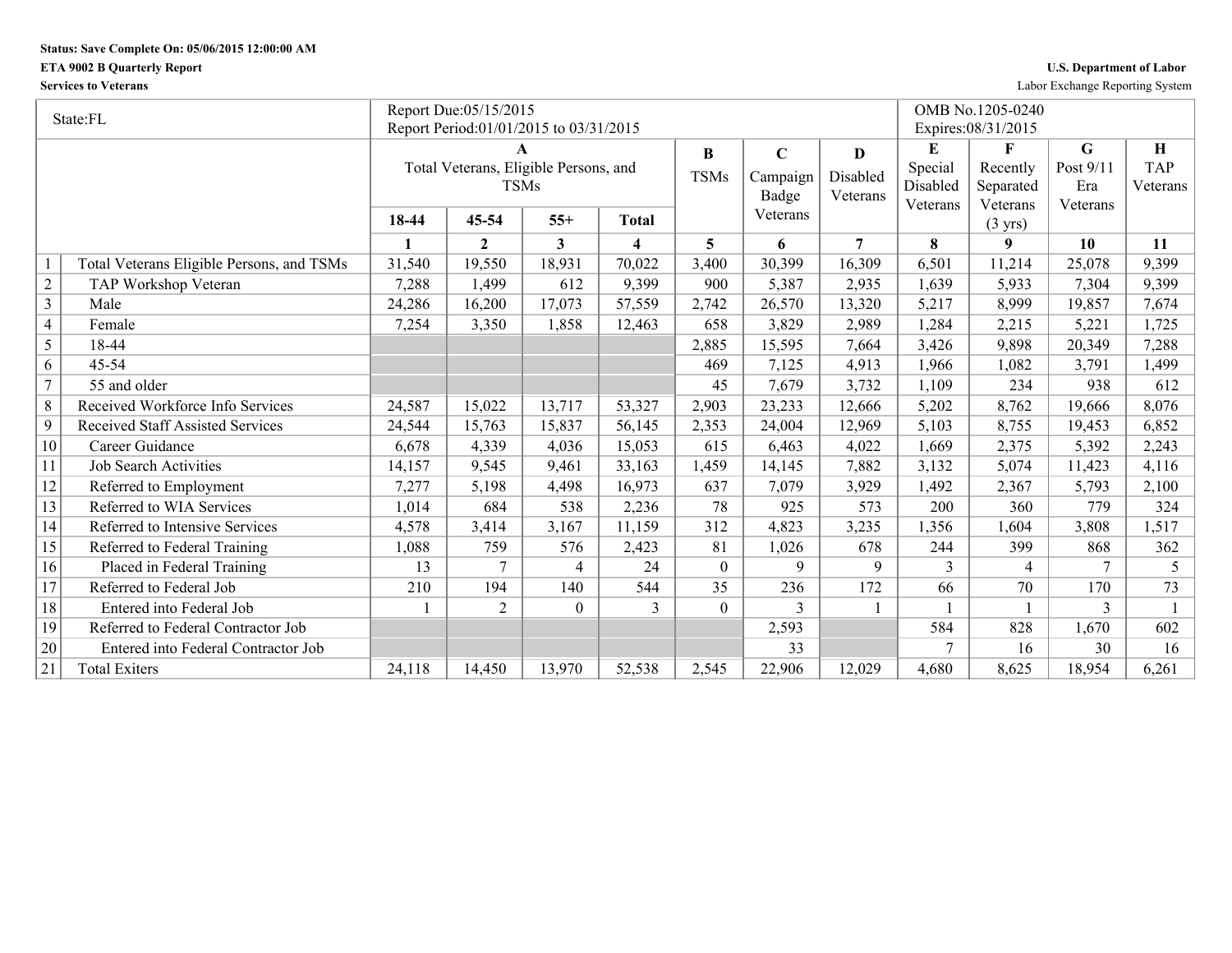### **ETA 9002 C Quarterly Report U.S. Department of Labor**

| <b>Performance Outcomes - Exiters</b>                                                      |                        |                                         |                    |                  |                                                  |             |                                        |                                                                     |                   |                                 |                 |                                |                                      |                                                        |                          |                                          | Labor Exchange Reporting System |
|--------------------------------------------------------------------------------------------|------------------------|-----------------------------------------|--------------------|------------------|--------------------------------------------------|-------------|----------------------------------------|---------------------------------------------------------------------|-------------------|---------------------------------|-----------------|--------------------------------|--------------------------------------|--------------------------------------------------------|--------------------------|------------------------------------------|---------------------------------|
| State: FL                                                                                  | Report Due: 05/15/2015 | Report Period: 01/01/2015 to 03/31/2015 |                    |                  |                                                  |             |                                        |                                                                     |                   |                                 |                 |                                |                                      |                                                        |                          | OMB No. 1205-0240<br>Expires: 08/31/2015 |                                 |
|                                                                                            | A                      | B                                       | Hispanic or Latino |                  |                                                  |             |                                        | D<br>Race                                                           |                   |                                 |                 |                                | Education                            |                                                        |                          |                                          |                                 |
| <b>Exiters</b><br><b>Performance Outcomes</b>                                              | Total<br>Exiters       | Eligible Claimant                       | Yes                | No.              | American<br>Indian or<br>Alaska<br><b>Native</b> | Asian       | <b>Black or</b><br>African<br>American | <b>Native</b><br>Hawaiian<br>or other<br>Pacific<br><b>Islander</b> | White             | More<br>Than<br><b>Dne Race</b> | In-School       | Not High<br>School<br>Graduate | High<br>School<br>Graduate<br>or GED | Post<br>Secondary<br>Degree or<br><b>Certification</b> | Persons w/<br>Disability | <b>MSFW</b>                              | Dislocated<br>Workers           |
|                                                                                            |                        | $\overline{2}$                          | 3                  |                  | -5                                               | 6           |                                        | 8                                                                   | $\mathbf{q}$      | 10                              | 11              | 12                             | 13                                   | 14                                                     | 15                       | 16                                       | 17<br>78.959                    |
| <b>Entered Employment Numerator</b>                                                        | 443,557<br>2,281       | 182,512<br>63                           | 113,903<br>476     | 311,141<br>1,594 | 5,532<br>55                                      | 5,583<br>26 | 124,293<br>883                         | 2,555<br>$\overline{11}$                                            | 248,816<br>1,136  | 6,350<br>94                     | 51,411<br>1,454 | 69.118<br>453                  | 244,229<br>483                       | 121,668<br>$\overline{15}$                             | 12,818<br>51             | 13,995<br>20                             | 28                              |
| <b>Entered Employment(Youth)</b>                                                           |                        | 109.363                                 | 78,958             | 201,577          | 4,028                                            | 3,929       |                                        | 1,833                                                               |                   | 5,201                           |                 |                                |                                      | 72,363                                                 | 7.291                    |                                          | 45,416                          |
| <b>Entered Employment(18-44)</b>                                                           | 293,677<br>91,376      | 44,022                                  | 23,148             | 65,096           | 962                                              | 1.045       | 95,089<br>19,362                       | 462                                                                 | 149,559<br>58,321 | 704                             | 43,946<br>4,618 | 45,481<br>14,284               | 169,264<br>47,185                    | 29,450                                                 | 3,210                    | 10,066<br>2,202                          | 19,924                          |
| <b>Entered Employment</b> (45-54)                                                          | 56,218                 | 29.063                                  | 11,320             | 42,870           | 486                                              | 582         | 8,956                                  | 249                                                                 | 39,799            | 350                             | 1.393           | 8.900                          | 27,292                               | 19.840                                                 | 2,266                    | 1,707                                    | 13,591                          |
| <b>Entered Employment(55 and over)</b>                                                     |                        |                                         |                    |                  |                                                  |             |                                        |                                                                     |                   |                                 |                 |                                |                                      |                                                        |                          |                                          |                                 |
| <b>Entered Employment Rate Denominator</b>                                                 | 708,749                | 290,260                                 |                    |                  |                                                  |             |                                        |                                                                     |                   |                                 |                 |                                |                                      |                                                        | 31,129                   | 17,249                                   | 121,966                         |
| <b>Entered Employment Rate</b><br><b>Employment Retention at Six Mo. Numerator</b>         | 63<br>476.117          | 63<br>131.613                           |                    |                  |                                                  |             |                                        |                                                                     |                   |                                 |                 |                                |                                      |                                                        | 41                       | 81<br>9.984                              | 65                              |
|                                                                                            |                        |                                         |                    |                  |                                                  |             |                                        |                                                                     |                   |                                 |                 |                                |                                      |                                                        |                          |                                          |                                 |
| <b>Employment Retention at Six Mo. Denominator</b>                                         | 573,562<br>83          | 157,287<br>84                           |                    |                  |                                                  |             |                                        |                                                                     |                   |                                 |                 |                                |                                      |                                                        |                          | 14,777                                   |                                 |
| <b>Employment Retention Rate at Six Mo.</b><br><b>Six Month Average Earnings Numerator</b> | 6,113,201,126          | 1,755,164,683                           |                    |                  |                                                  |             |                                        |                                                                     |                   |                                 |                 |                                |                                      |                                                        |                          | 68                                       |                                 |
|                                                                                            |                        |                                         |                    |                  |                                                  |             |                                        |                                                                     |                   |                                 |                 |                                |                                      |                                                        |                          |                                          |                                 |
| <b>Six Month Average Earnings Denominator</b>                                              | 476,117                | 131,613                                 |                    |                  |                                                  |             |                                        |                                                                     |                   |                                 |                 |                                |                                      |                                                        |                          |                                          |                                 |
| <b>Six Month Average Earnings Rate</b>                                                     | 12,840                 | 13,336                                  |                    |                  |                                                  |             |                                        |                                                                     |                   |                                 |                 |                                |                                      |                                                        |                          |                                          |                                 |
| <b>Three Month Median Earnings</b>                                                         | 4.474                  | 4.667                                   |                    |                  |                                                  |             |                                        |                                                                     |                   |                                 |                 |                                |                                      |                                                        |                          |                                          |                                 |
| <b>Six Month Median Earnings</b>                                                           | 4,916                  | 5.176                                   |                    |                  |                                                  |             |                                        |                                                                     |                   |                                 |                 |                                |                                      |                                                        |                          |                                          |                                 |
| <b>Entered Employment Rate Follow Work-Info Services</b>                                   | 63                     |                                         |                    |                  |                                                  |             |                                        |                                                                     |                   |                                 |                 |                                |                                      |                                                        |                          |                                          |                                 |
| <b>Employment Retention Rate Follow Work-Info Services</b>                                 | 84                     |                                         |                    |                  |                                                  |             |                                        |                                                                     |                   |                                 |                 |                                |                                      |                                                        |                          |                                          |                                 |
| <b>Average Earnings Follow Work-Info Services</b>                                          | 12,935                 |                                         |                    |                  |                                                  |             |                                        |                                                                     |                   |                                 |                 |                                |                                      |                                                        |                          |                                          |                                 |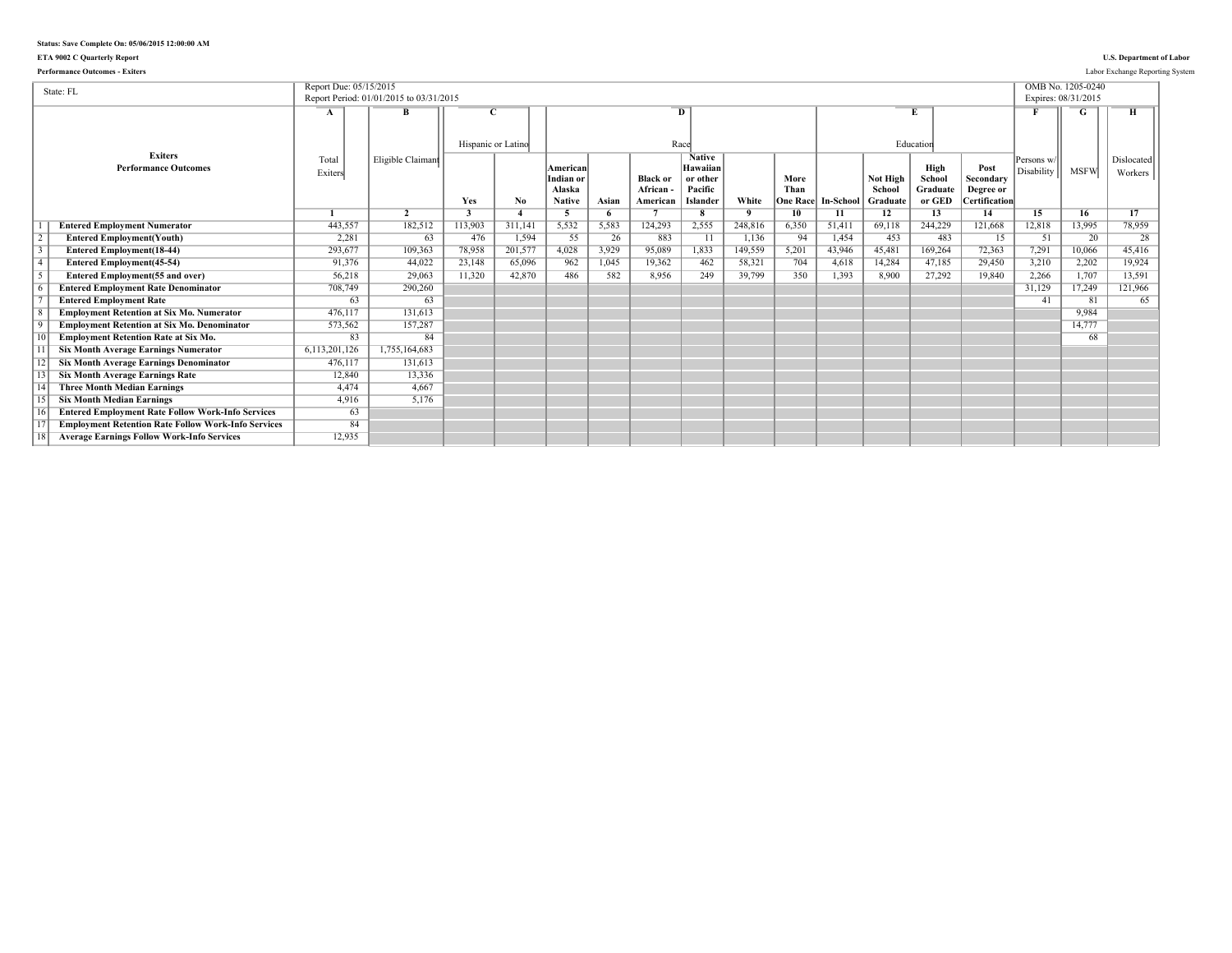### **ETA 9002 D Quarterly Report U.S. Department of Labor**

**Performance Outcomes - Performance Outcomes - Veterans , Eligible Persons and TSMs** Labor Exchange Reporting System

|    | State: FL                                                  | Report Due: 05/15/2015 |                                            |              |               |             |                |                | OMB No. 1205-0240   |                    |             |            |
|----|------------------------------------------------------------|------------------------|--------------------------------------------|--------------|---------------|-------------|----------------|----------------|---------------------|--------------------|-------------|------------|
|    |                                                            |                        | Report Period: 01/01/2015 to 03/31/2015    |              |               |             |                |                | Expires: 08/31/2015 |                    |             |            |
|    |                                                            |                        |                                            |              |               | B           |                | D              |                     |                    | G           | Н          |
|    | <b>Veterans, Eligible Persons, and TSMs</b>                |                        | Total Veterans, Eligible Persons, and TSMs |              |               | <b>TSMs</b> | Campaign Badge | Disabled       | Special Disabled    | Recently           | Post $9/1$  | <b>TAP</b> |
|    | <b>Performance Outcomes</b>                                |                        |                                            |              |               |             | Veterans       | Veterans       | Veterans            | Separated Veterans | Era         | Veterans   |
|    |                                                            | 18-44                  | 45-54                                      | $55+$        | Total         |             |                |                |                     | $(3 \text{ yrs})$  | Veterans    |            |
|    |                                                            |                        | $\mathcal{L}$                              | $\mathbf{3}$ |               |             | 6.             | $\overline{7}$ |                     | $\Omega$           | 10          | 11         |
|    | <b>Entered Employment Numerator</b>                        | 12,843                 | 7,524                                      | 5,993        | 26,361        | 1,147       | 11,971         | 5,157          | 1.811               | 5,323              | 10,284      | 2,139      |
|    | <b>Entered Employment (18-44)</b>                          |                        |                                            |              |               | 980         | 6.943          | 2,710          | 1.022               | 4,771              | 8,733       | 1,767      |
|    | <b>Entered Employment (45-54)</b>                          |                        |                                            |              |               | 152         | 2,590          | 1,529          | 539                 | 453                | 1,286       | 293        |
|    | <b>Entered Employment (55 and over)</b>                    |                        |                                            |              |               | 15          | 2,437          | 918            | 250                 | 99                 | 264         | 79         |
|    | <b>Entered Employment Denominator</b>                      | 20,160                 | 12,639                                     | 13,450       | 46,250        | 1,936       | 21,103         | 10,299         | 3,899               | 8,901              | 16,796      | 3,631      |
|    | <b>Entered Employment Rate</b>                             | 64                     | 60                                         | 45           | 57            | 59          | 57             | 50             | 46                  | 60                 | 61          | 59         |
|    | <b>Employment Retention at Six Months Numerator</b>        | 14,440                 | 8.924                                      | 6,353        | 29.719        | 1.416       | 13,403         | 5,722          | 1,962               | 5,670              | 11.076      | 922        |
|    | <b>Employment Retention at Six Months Denominator</b>      | 17,356                 | 10,424                                     | 7,726        | 35,508        | 1,661       | 16,042         | 6,910          | 2,392               | 6,982              | 13,363      | 1,106      |
|    | <b>Employment Retention Rate at Six Months</b>             | 83                     | 86                                         | 82           | 84            | 85          | 84             | 83             | 82                  | 81                 | 83          | 83         |
|    | <b>Entered Employment Follow S-A Services Num.</b>         | 10,698                 | 6,547                                      | 5,265        | 22,511        | 863         | 10,083         | 4,314          | 1,519               | 4,419              | 8,525       | 1,557      |
|    | <b>Entered Employment Follow S-A Services Den.</b>         | 16,557                 | 10,961                                     | 11,918       | 39,437        | 1,393       | 17,739         | 8,626          | 3,259               | 7,251              | 13,692      | 2,532      |
|    | <b>Entered Employment Follow S-A Services Rate</b>         | 65                     | 60                                         | 44           | 57            | 62          | 57             | 50             | 47                  | 61                 | 62          | 62         |
|    | <b>Six Month Average Earnings Numerator</b>                | 209,946,673            | 152,294,950                                | 93,103,872   | 455, 357, 035 | 25.411.636  | 216, 161, 160  | 93,712,620     | 33,408,393          | 81,176,997         | 165,877,723 | 15,148,563 |
|    | <b>Six Month Average Earnings Denominator</b>              | 14,440                 | 8.924                                      | 6,353        | 29,719        | 1,416       | 13,403         | 5,722          | 1.962               | 5,670              | 11.076      | 922        |
|    | <b>Six Month Average Earnings</b>                          | 14,539                 | 17,066                                     | 14,655       | 15,322        | 17,946      | 16,128         | 16,378         | 17,028              | 14,317             | 14.976      | 16,430     |
| 16 | <b>Three Month Median Earnings</b>                         | 5,301                  | 6.391                                      | 5,071        | 5.544         | 5,925       | 5.849          | 6.022          | 6.089               | 4.860              | 5.351       | 4,990      |
|    | <b>Six Month Median Earnings</b>                           | 5,855                  | 6,764                                      | 5,264        | 5,999         | 7,065       | 6,296          | 6,379          | 6,576               | 5,385              | 5,865       | 6,144      |
| 18 | <b>Entered Employment Rate Follow Work-Info Services</b>   | 64                     | 60                                         | 46           | 58            | 60          | 58             | 51             | 48                  | 60                 | 62          | 59         |
| 19 | <b>Employment Retention Rate Follow Work-Info Services</b> | 83                     | 86                                         | 82           | 84            | 85          | 84             | 83             | 82                  | 82                 | 83          | 83         |
| 20 | <b>Average Earnings Follow Work-Info Services</b>          | 14,544                 | 17,077                                     | 14,688       | 15,342        | 17,989      | 16,229         | 16,374         | 17,019              | 14,283             | 14.989      | 16,372     |
| 21 | <b>Received Credential</b>                                 |                        | $\Omega$                                   | $\Omega$     |               | $\Omega$    | $\Omega$       |                | 0                   |                    |             | $\Omega$   |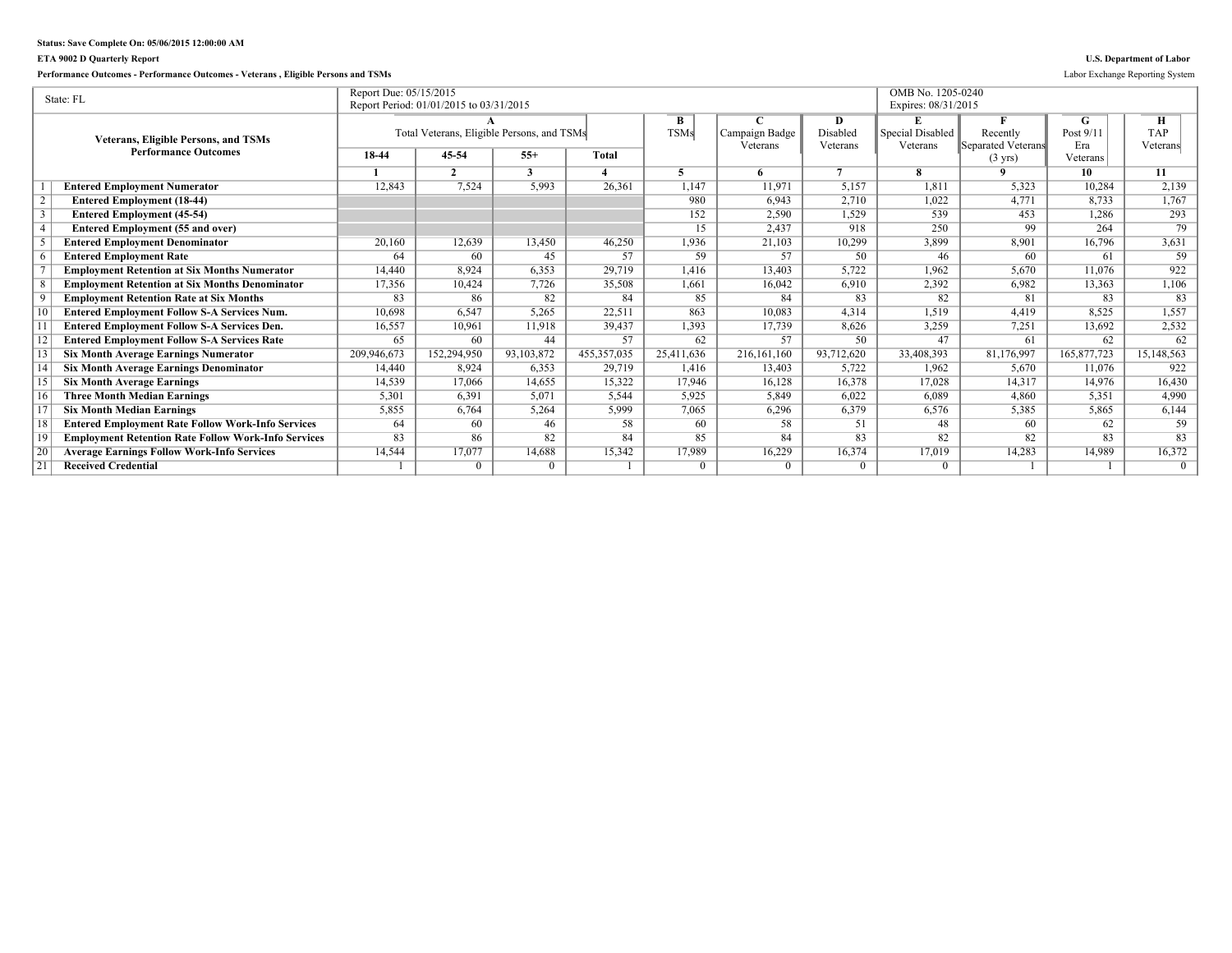### **ETA 9002 E Quarterly Report U.S. Department of Labor**

**Services to Participants** Labor Exchange Reporting System

| State: FL       |                                                                               |                       | Report Due: 05/15/2015<br>Report Period: 01/01/2015 to 03/31/201: |                                                       |                                                                                   |                     |                                                     |                               |       |                                                 |                                                         |                                                |                                         |                                                              |                                               |                                                                      |                                                                          |                      |                                                |                                         |                                                               | OMB No. 1205-0240<br>Expires: 08/31/2015 |                    |                                                 |                      |
|-----------------|-------------------------------------------------------------------------------|-----------------------|-------------------------------------------------------------------|-------------------------------------------------------|-----------------------------------------------------------------------------------|---------------------|-----------------------------------------------------|-------------------------------|-------|-------------------------------------------------|---------------------------------------------------------|------------------------------------------------|-----------------------------------------|--------------------------------------------------------------|-----------------------------------------------|----------------------------------------------------------------------|--------------------------------------------------------------------------|----------------------|------------------------------------------------|-----------------------------------------|---------------------------------------------------------------|------------------------------------------|--------------------|-------------------------------------------------|----------------------|
|                 |                                                                               |                       |                                                                   |                                                       | $\mathbf{D}$                                                                      |                     |                                                     | G.                            |       |                                                 |                                                         |                                                |                                         |                                                              |                                               | $^{\circ}$                                                           |                                                                          |                      |                                                |                                         |                                                               |                                          |                    | $\boldsymbol{u}$                                |                      |
|                 |                                                                               | $O*NET$<br><b>SOC</b> | 11                                                                |                                                       | 15                                                                                | 17                  | 19                                                  | 21                            | 23    | 25                                              | 27                                                      | 29                                             |                                         | 33                                                           | 35                                            |                                                                      | 39                                                                       | 41                   | 43                                             | 45                                      | 47                                                            | 4 <sup>0</sup>                           | 51                 | 53                                              | 55                   |
|                 |                                                                               | Total                 |                                                                   | <b>Business</b><br>Financial<br>Management Operations | Computer<br>and<br>Mathematical Engineering                                       | Architecture<br>and | Life.<br>Physical and Communit<br>Social<br>Science | and Social<br><b>Services</b> | Legal | <b>Education,</b><br>Training<br>and<br>Library | Arts, Design,<br>Intertainment.<br>Sports, and<br>Media | Healthcare<br>Practitioner<br>and<br>Technical | Healthcare Protective<br><b>Support</b> | <b>Service</b><br><b>Decupations Occupations Occupations</b> | Food<br>Preparation<br>and Serving<br>Related | <b>Building and</b><br><b>Grounds</b><br>Cleaning and<br>Maintenance | Personal<br>Care and<br><b>Service</b><br><b>Occupations Occupations</b> | Sales and<br>Related | Office and<br>Administrative<br><b>Support</b> | Farming,<br>Fishing.<br>and<br>Forestry | <b>Construction</b> Installation.<br>and<br><b>Extraction</b> | Maintenance.<br>and Repair Production    | <b>Occupation:</b> | <b>Transportation</b><br>and Material<br>Moving | Military<br>Specific |
|                 |                                                                               |                       |                                                                   | Occupations   Occupations                             | Occupations   Occupations   Occupations   Occupations   Occupations   Occupations |                     | 2.514                                               |                               | 589   | 4 1 5 8                                         | Occupations<br>2.716                                    |                                                | 6.886                                   | 6.473                                                        | 12.417                                        | Occupations Occupations                                              |                                                                          | 18.378               | <b>Occupations</b>                             | 50.967                                  | <b>Occupations</b> Occupations                                | <b>Occupations</b>                       |                    | <b>Occupations</b>                              | <b>Occupations</b>   |
| $\overline{11}$ | <b>Total Openings Received</b><br>Agriculture, Forestry, Fishing, and Hunting | 260,145<br>50.945     | 10,162<br>168                                                     | 9,039<br>100                                          | 8.813                                                                             | 4,330               | 41                                                  | 4.050                         |       |                                                 |                                                         | 13,563                                         |                                         |                                                              |                                               | 12,900                                                               | 5,398<br>165                                                             | 12                   | 39,179<br>95                                   | 49.357                                  | 9,092                                                         | 3,775<br>45                              | 12,645<br>52       | 17,036<br>867                                   | 65<br>$\Omega$       |
|                 |                                                                               |                       | 35                                                                | 67                                                    |                                                                                   |                     |                                                     |                               |       |                                                 |                                                         |                                                |                                         |                                                              |                                               |                                                                      |                                                                          |                      |                                                |                                         |                                                               |                                          |                    |                                                 | $\Omega$             |
| 21              | Mining<br><b>Utilities</b>                                                    | 404<br>700            | 45                                                                | 25                                                    | 22<br>46                                                                          | 122<br>43           |                                                     |                               |       |                                                 |                                                         |                                                |                                         |                                                              | $\theta$                                      | 21                                                                   |                                                                          | 36                   | 26<br>90                                       |                                         | 22<br>54                                                      | 24<br>187                                | 36<br>60           | 34<br>74                                        |                      |
| 22<br>23        | Construction                                                                  | 9.087                 | 538                                                               | 196                                                   | 37                                                                                | 334                 | 14                                                  |                               |       |                                                 | 17                                                      |                                                |                                         | 11                                                           |                                               | 132                                                                  |                                                                          | 236                  | 764                                            |                                         | 4,327                                                         | 1,329                                    | 412                | 703                                             |                      |
|                 |                                                                               | 15.213                |                                                                   | 742                                                   | 518                                                                               |                     | 204                                                 |                               | 18    | 27                                              |                                                         | 330                                            | 47                                      | 10                                                           | 71                                            | 163                                                                  |                                                                          | 1.273                |                                                | 40                                      |                                                               |                                          | 4,431              |                                                 |                      |
| $31 - 33$       | Manufacturing<br><b>Wholesale Trade</b>                                       | 5.599                 | 1,126<br>367                                                      |                                                       | 297                                                                               | 1,124<br>95         | 22                                                  |                               |       |                                                 | 224<br>48                                               | 128                                            | 71                                      |                                                              |                                               | 40                                                                   | 20                                                                       | 616                  | 1,934                                          |                                         | 534                                                           | 1,132                                    |                    | 1,236<br>1,062                                  | 16<br>$\overline{0}$ |
| 42              |                                                                               |                       |                                                                   | 510<br>235                                            | 220                                                                               |                     |                                                     | 28                            | 17    |                                                 |                                                         |                                                | 17                                      |                                                              |                                               |                                                                      |                                                                          |                      | 1,055<br>2.388                                 | 123                                     | 52<br>70                                                      | 501                                      | 571                | 1.194                                           |                      |
| 44-45           | <b>Retail Trade</b>                                                           | 12.490<br>8.515       | 436<br>367                                                        | 268                                                   |                                                                                   | 43                  | 20                                                  |                               |       |                                                 | 356                                                     | 102                                            |                                         | 46                                                           | 370<br>39                                     | 64                                                                   | 15                                                                       | 5.980                |                                                | 51                                      | 32                                                            | 425                                      | 401                |                                                 |                      |
| 48-49           | <b>Transportation and Warehousing</b>                                         |                       |                                                                   |                                                       | 177                                                                               | 102                 | 16                                                  |                               |       | 17                                              | 14                                                      | 16                                             |                                         | 48                                                           |                                               |                                                                      | 15                                                                       | 198                  | 1.518                                          |                                         | 75                                                            | 391                                      | 238                | 5.007                                           |                      |
| 51              | Information                                                                   | 6.786                 | 315                                                               | 1.344                                                 | 753                                                                               | 63                  | 10                                                  |                               |       |                                                 | 388                                                     | 90                                             |                                         |                                                              | 13                                            |                                                                      |                                                                          | 1.057                | 2,269                                          |                                         |                                                               | 240                                      | 32                 | 85                                              |                      |
| 52              | <b>Finance and Insurance</b>                                                  | 8.267                 | 705                                                               | 1,520                                                 | 857                                                                               | 28                  | 14                                                  | 144                           | 71    |                                                 | 51                                                      | 528                                            | 147                                     | 24                                                           | 11                                            | 28                                                                   |                                                                          | 969                  | 3,082                                          |                                         |                                                               | 13                                       | 31                 | 29                                              | 2                    |
| 53              | <b>Real Estate and Rental and Leasing</b>                                     | 3.570                 | 557                                                               | 167                                                   | 58                                                                                | 64                  |                                                     |                               |       |                                                 | 24                                                      | 54                                             | 71                                      | 36                                                           | 124                                           | 417                                                                  | 32                                                                       | 271                  | 612                                            | 150                                     | 59                                                            | 577                                      | 31                 | 241                                             | $\Omega$             |
| 54              | <b>Professional, Scientific and Technical Services</b>                        | 15.051                | 1.035                                                             | 1.308                                                 | 3.745                                                                             | 1.484               | 1,329                                               | 103                           | 244   | 114                                             | 467                                                     | 139                                            | 60                                      | 52                                                           | 87                                            | 246                                                                  | 23                                                                       | 886                  | 2.014                                          |                                         | 335                                                           | 349                                      | 459                | 548                                             | 15                   |
| 55              | <b>Management of Companies and Enterprises</b>                                | 326                   | 43                                                                | 46                                                    | 15                                                                                | 10                  |                                                     |                               |       |                                                 |                                                         |                                                |                                         |                                                              |                                               | 21                                                                   |                                                                          | -18                  | 92                                             |                                         |                                                               | 39                                       | 13                 |                                                 | $\Omega$             |
| 56              | Admin. And Spt. Waste Mgt. And Remediation Services                           | 50.074                | 1.119                                                             | 902                                                   | 1,063                                                                             | 450                 | 381                                                 | 271                           | 86    | 666                                             | 309                                                     | 1.397                                          | 157                                     | 3,872                                                        | 837                                           | 7,653                                                                | 612                                                                      | 4,517                | 14,413                                         | 104                                     | 2,704                                                         | 1,071                                    | 4.546              | 2,938                                           |                      |
| 61              | <b>Educational Services</b>                                                   | 5978                  | 577                                                               | 214                                                   | 301                                                                               | $\overline{A}$ 1    | -56                                                 | 300                           |       | 2.248                                           | 156                                                     | 78                                             | $\overline{A}\overline{A}$              | 51                                                           | 113                                           | 193                                                                  | 104                                                                      | 117                  | 797                                            |                                         | 43                                                            | 160                                      | 99                 | 282                                             |                      |
| 62              | <b>Health Care and Social Assistance</b>                                      | 29.544                | 1.241                                                             | 574                                                   | 231                                                                               | 38                  | 161                                                 | 2,455                         | 24    | 736                                             | 148                                                     | 10.348                                         | 6.145                                   | 144                                                          | 842                                           | 685                                                                  | 1,023                                                                    | 400                  | 3,402                                          |                                         | 62                                                            | 313                                      | 101                | 469                                             |                      |
| 71              | Arts, Entertainment, and Recreation                                           | 6484                  | 104                                                               | 124                                                   | 60                                                                                | 24                  |                                                     |                               |       | $\Delta \epsilon$                               | 327                                                     | 24                                             |                                         | 93                                                           | 2,422                                         | 237                                                                  | 2.174                                                                    | 336                  | 284                                            |                                         | 14                                                            | 107                                      | 39                 | 72                                              |                      |
| 72              | <b>Accommodation and Food Services</b>                                        | 14.019                | 598                                                               | 135                                                   | 31                                                                                | 35                  |                                                     |                               |       |                                                 | 21                                                      |                                                | 11                                      | 172                                                          | 7,142                                         | 2,149                                                                | 505                                                                      | 620                  | 1,524                                          |                                         | 35                                                            | 417                                      | 351                | 244                                             |                      |
| 81              | <b>Other Services</b>                                                         | 7.284                 | 348                                                               | 194                                                   | 123                                                                               | 94                  | 35                                                  | 400                           |       | 114                                             | 61                                                      | 159                                            | 74                                      | 113                                                          | 133                                           | 472                                                                  | 416                                                                      | 759                  | 1.065                                          | 518                                     | 232                                                           | 868                                      | 470                | 626                                             |                      |
| 92              | <b>Public Administration</b>                                                  | 9.809                 | 438                                                               | 368                                                   | 258                                                                               | 135                 | 172                                                 | 319                           | 70    | 176                                             | 98                                                      | 153                                            | 32                                      | .786                                                         | 189                                           | 287                                                                  | 279                                                                      | 76                   | 1.755                                          | 593                                     | 429                                                           | 587                                      | 272                | 1.321                                           |                      |
|                 | <b>Federal Contractor Job Listings</b>                                        | 58,929                |                                                                   |                                                       |                                                                                   |                     |                                                     |                               |       |                                                 |                                                         |                                                |                                         |                                                              |                                               |                                                                      |                                                                          |                      |                                                |                                         |                                                               |                                          |                    |                                                 |                      |
|                 | <b>Federal Contractors</b>                                                    | 2,772                 |                                                                   |                                                       |                                                                                   |                     |                                                     |                               |       |                                                 |                                                         |                                                |                                         |                                                              |                                               |                                                                      |                                                                          |                      |                                                |                                         |                                                               |                                          |                    |                                                 |                      |
|                 | <b>Total Employers</b>                                                        | 22.887                |                                                                   |                                                       |                                                                                   |                     |                                                     |                               |       |                                                 |                                                         |                                                |                                         |                                                              |                                               |                                                                      |                                                                          |                      |                                                |                                         |                                                               |                                          |                    |                                                 |                      |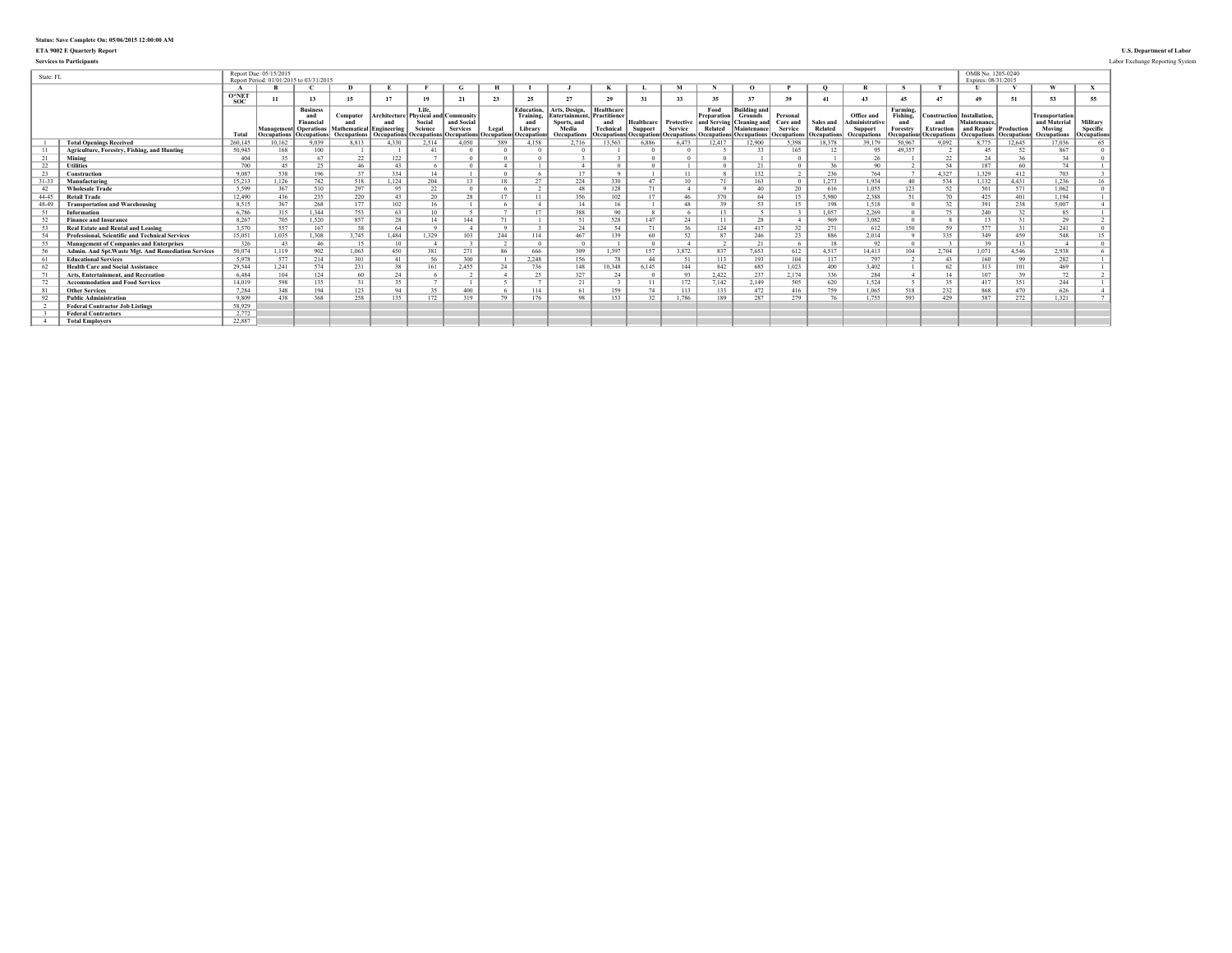## **ETA 9002 EUC Quarterly Report U.S. Department of Labor**

**Priority of Service** Labor Exchange Reporting System

| State: FL      | Report Due: 05/15/2015                                | OMB No. 1205-0240<br>Expires: 08/31/2015     |                                                                    |
|----------------|-------------------------------------------------------|----------------------------------------------|--------------------------------------------------------------------|
|                | <b>Current Reporting Period Ending:</b><br>03/31/2015 | <b>Total EUC RES/REA</b><br><b>Claimants</b> | Veterans, Eligible Persons, TSMs Who<br><b>Receive EUC RES/REA</b> |
|                | <b>Total Participants</b>                             | 104,009                                      | 7,011                                                              |
| $\overline{2}$ | <b>Interstate</b>                                     | $\theta$                                     | $\overline{0}$                                                     |
| 3              | <b>Male</b>                                           | 47,293                                       | 5,916                                                              |
| 4              | Female                                                | 56,716                                       | 1,095                                                              |
| 5              | Adult (18 and over)                                   | 104,003                                      | 7,011                                                              |
| 6              | $18 - 44$                                             | 51,539                                       | 2,333                                                              |
| 7              | $45 - 54$                                             | 27,152                                       | 1,975                                                              |
| 8              | 55 and over                                           | 25,312                                       | 2,703                                                              |
| 9              | <b>Total Exiters</b>                                  | 84,499                                       | 5,879                                                              |
| 10             | <b>Entered Employment Numerator</b>                   | 67,130                                       | 4,054                                                              |
| 11             | <b>Entered Employment (Youth)</b>                     | 15                                           |                                                                    |
| 12             | <b>Entered Employment (18-44)</b>                     | 37,257                                       | 1,640                                                              |
| 13             | <b>Entered Employment (45-54)</b>                     | 17,571                                       | 1,184                                                              |
| 14             | <b>Entered Employment (55 and over)</b>               | 12,285                                       | 1,229                                                              |
| 15             | <b>Entered Employment Rate</b>                        | 56                                           | 51                                                                 |
| 16             | <b>Employment Retention at Six Mo. Numerator</b>      | 71,661                                       | 4,155                                                              |
| 17             | <b>Employment Retention at Six Mo. Denominator</b>    | 88,770                                       | 5,182                                                              |
| 18             | <b>Employment Retention Rate at Six Mo.</b>           | 81                                           | 80                                                                 |
| 19             | <b>Six Month Average Earnings</b>                     | 11,880                                       | 13,513                                                             |
|                | <b>Staff-Assisted Service Distribution</b>            |                                              |                                                                    |
| 20             | <b>Received Staff-Assisted Services</b>               | 88,594                                       | 5,966                                                              |
| 21             | <b>Career Guidance</b>                                | 17,731                                       | 1,275                                                              |
| 22             | <b>Job Search Activities</b>                          | 49,681                                       | 3,459                                                              |
| 23             | <b>Referred to Employment</b>                         | 18,540                                       | 1,657                                                              |
| 24             | <b>Referred to WIA Services</b>                       | 1,450                                        | 159                                                                |
| 25             | <b>Received Workforce Info Services</b>               | 69,560                                       | 4,784                                                              |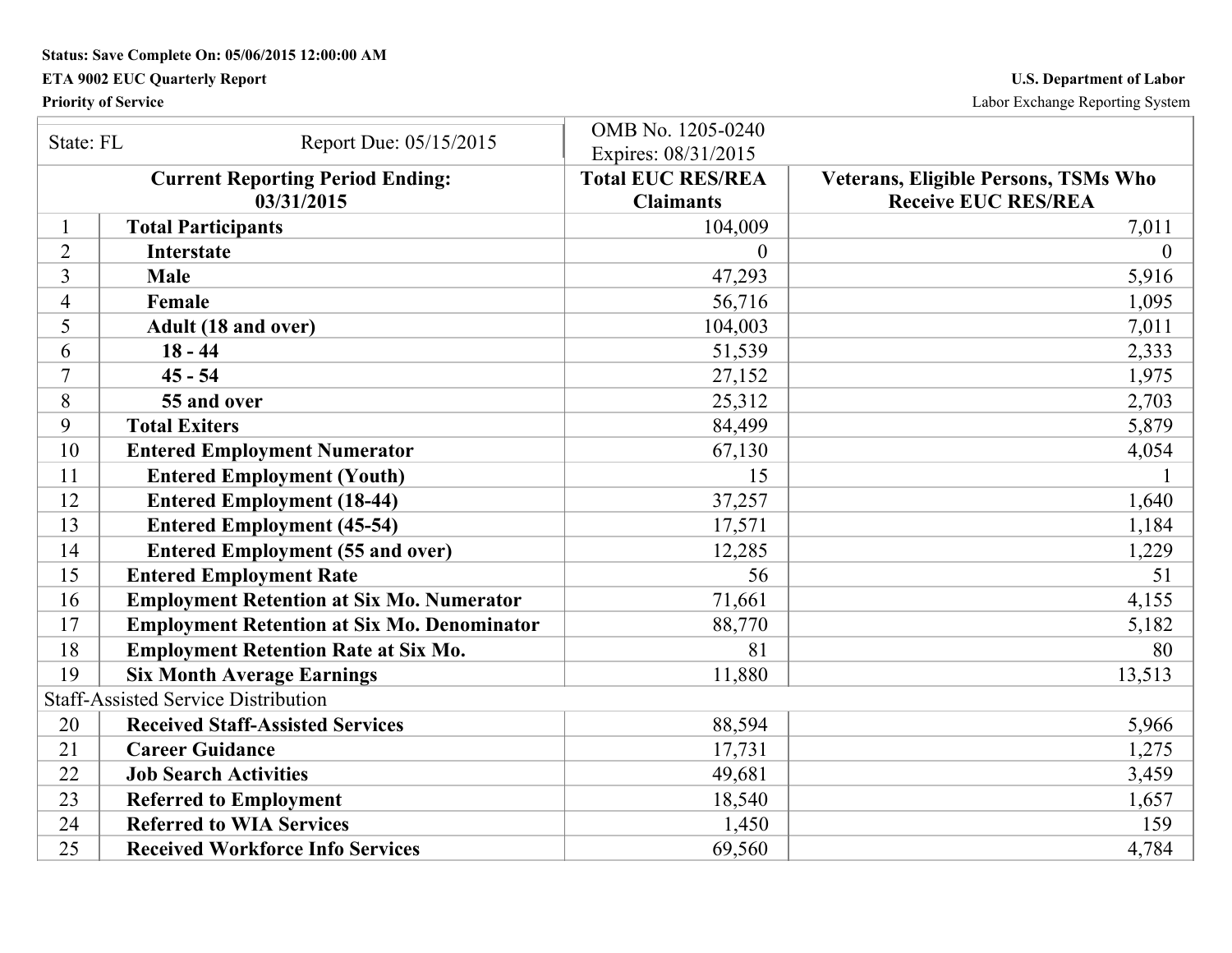# **Status: Save Complete On: 05/06/2015 12:00:00 AM ETA 9002 F Quarterly Report U.S. Department of Labor Priority of Service** Labor Exchange Reporting System

|                | State: FL                                                                                       | <b>Report Due:</b><br>05/15/2015 |                          | OMB No.<br>1205-0240<br>Expires:<br>08/31/2015 |                          |
|----------------|-------------------------------------------------------------------------------------------------|----------------------------------|--------------------------|------------------------------------------------|--------------------------|
|                | <b>Current Reporting Period Ending:</b>                                                         | <b>Current Quarter</b>           |                          | <b>Cumulative Four</b><br><b>Quarters</b>      |                          |
|                | 03/31/2015                                                                                      | <b>Total</b>                     | Percent<br><b>Served</b> | <b>Total</b>                                   | Percent<br><b>Served</b> |
|                | <b>Covered Entrants Who Reached the End of the Entry Period</b>                                 | 7,509                            | 100                      | 38,534                                         | 100                      |
| $\overline{2}$ | <b>Covered Entrants Who Received a Service During the Entry Period</b>                          | 7,414                            | 99                       | 38,206                                         | 99                       |
|                | <b>Covered Entrants Who Received a Staff-Assisted Service During the Entry</b><br><b>Period</b> | 4,538                            | 60                       | 24,493                                         | 64                       |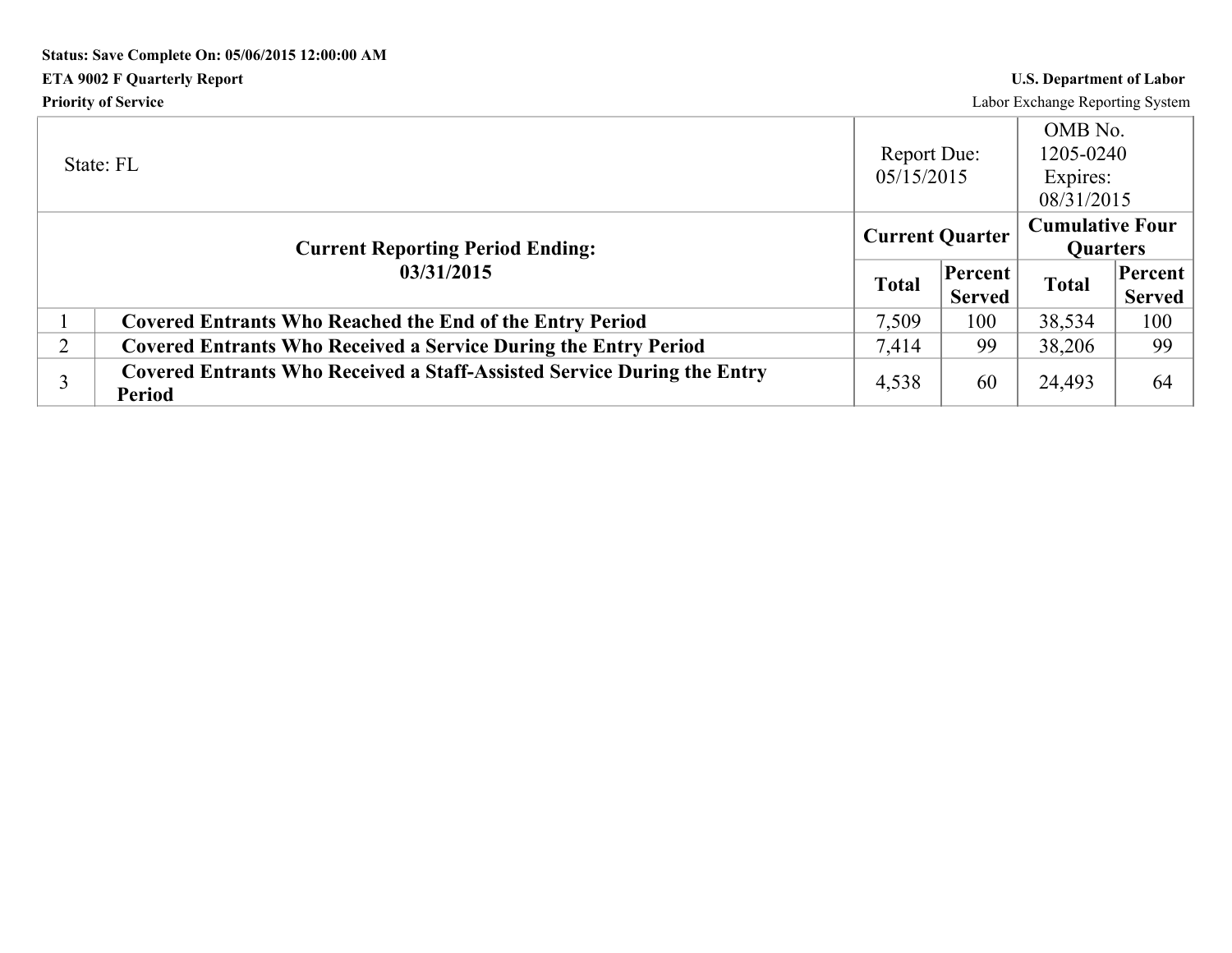Veterans' Employment and Training Service

| State: FL      |                                                                            | Report Due: 05/15/2015 | Report Period: 01/01/2015 to 03/31/2015 |                                                            |                                        |                           |                                                 |                                                | <b>OMB</b> Approval No. 1205-0240<br>Expiration Date: 08/31/2015 |                           |                                             |
|----------------|----------------------------------------------------------------------------|------------------------|-----------------------------------------|------------------------------------------------------------|----------------------------------------|---------------------------|-------------------------------------------------|------------------------------------------------|------------------------------------------------------------------|---------------------------|---------------------------------------------|
|                |                                                                            | A<br>Total             | $\, {\bf B}$<br><b>TSMs</b>             | $\mathcal{C}$<br>Total<br>Veterans and<br>Eligible Persons | $\overline{D}$<br>Campaign<br>Veterans | Е<br>Disabled<br>Veterans | $\mathbf{F}$<br>Special<br>Disabled<br>Veterans | G<br>Recently<br>Separated<br>Veterans (3 yrs) | H<br>Female<br>Veterans                                          | Ι<br>Homeless<br>Veterans | $\mathbf I$<br>Post 9-11<br>Era<br>Veterans |
| $\overline{1}$ | <b>Total Participants</b>                                                  | 27,684                 | 650                                     | 24,701                                                     | 11,173                                 | 6,683                     | 2,578                                           | 3,968                                          | 3,553                                                            | 1,994                     | 8,412                                       |
| 2              | Male                                                                       | 23,101                 | 533                                     | 20,814                                                     | 9,850                                  | 5,492                     | 2,076                                           | 3,210                                          |                                                                  | 1,755                     | 6,717                                       |
| $\mathfrak{Z}$ | Female                                                                     | 4,583                  | 117                                     | 3,887                                                      | 1,323                                  | 1,191                     | 502                                             | 758                                            |                                                                  | 239                       | 1,695                                       |
| $\overline{4}$ | 18-44                                                                      | 11,396                 | 528                                     | 9,851                                                      | 5,473                                  | 2,997                     | 1,302                                           | 3,432                                          | 1,970                                                            | 724                       | 6,770                                       |
| 5              | 45-54                                                                      | 8,181                  | 111                                     | 7,418                                                      | 2,538                                  | 2,046                     | 792                                             | 417                                            | 1,059                                                            | 771                       | 1,294                                       |
| 6              | 55 And Over                                                                | 8,106                  | $\overline{11}$                         | 7,432                                                      | 3,162                                  | 1,640                     | 484                                             | 119                                            | 524                                                              | 499                       | 348                                         |
| 7              | <b>Total Exiters</b>                                                       | 23,228                 | 607                                     | 20,661                                                     | 9,389                                  | 5,295                     | 2,060                                           | 3,425                                          | 3,000                                                            | 1,315                     | 7,161                                       |
|                | a Services Provided                                                        |                        |                                         |                                                            |                                        |                           |                                                 |                                                |                                                                  |                           |                                             |
| 8              | <b>Received Staff Assisted</b><br>Services                                 | 16,606                 | 465                                     | 14,649                                                     | 6,699                                  | 4,499                     | 1,857                                           | 2,498                                          | 2,231                                                            | 1,424                     | 5,467                                       |
| 9              | <b>Attended TAP Employment</b><br>Workshop                                 | $\theta$               | $\boldsymbol{0}$                        | $\Omega$                                                   | $\theta$                               | $\theta$                  | $\theta$                                        | $\theta$                                       | $\Omega$                                                         | $\theta$                  | $\theta$                                    |
| 10             | Received Career Guidance                                                   | 4,535                  | 124                                     | 3,922                                                      | 1,845                                  | 1,556                     | 697                                             | 669                                            | 616                                                              | 527                       | 1,584                                       |
| 11             | Received Intensive Services                                                | 5,999                  | 149                                     | 5,228                                                      | 2,466                                  | 2,096                     | 924                                             | 873                                            | 842                                                              | 796                       | 2,080                                       |
| 12             | Referred to Federal Training                                               | 1,392                  | 33                                      | 1,218                                                      | 530                                    | 423                       | 158                                             | 196                                            | 182                                                              | 192                       | 448                                         |
| 13             | Received Job Search<br>Activities                                          | 7,786                  | 217                                     | 6,983                                                      | 3,249                                  | 2,229                     | 922                                             | 1,208                                          | 1,086                                                            | 741                       | 2,635                                       |
| 14             | Referred to Employment                                                     | 5,190                  | 140                                     | 4,562                                                      | 2,064                                  | 1,417                     | 562                                             | 642                                            | 737                                                              | 570                       | 1,575                                       |
| 15             | Referred to Federal Job                                                    | $\overline{225}$       | $\tau$                                  | 204                                                        | 101                                    | 89                        | $\overline{34}$                                 | 26                                             | 51                                                               | $\overline{31}$           | 72                                          |
| 16             | Referred to Federal Contractor<br>Job                                      |                        |                                         |                                                            | 960                                    |                           | 291                                             | 287                                            |                                                                  |                           |                                             |
|                | <b>b.</b> Results And Outcomes                                             |                        |                                         |                                                            |                                        |                           |                                                 |                                                |                                                                  |                           |                                             |
| 17             | <b>Entered Employment Following</b><br>Staff Assisted Services Num.        |                        | 379                                     | 12,149                                                     | 5,621                                  | 2,566                     | 930                                             | 2,408                                          | 1,671                                                            | 592                       | 4,622                                       |
| 18             | <b>Entered Employment Following</b><br>Staff Assisted Services Den.        |                        | 564                                     | 21,711                                                     | 9,994                                  | 5,174                     | 2,023                                           | 3,915                                          | 2,937                                                            | 1,215                     | 7,391                                       |
| 19             | <b>Entered Employment Following</b><br><b>Staff Assisted Services Rate</b> |                        | 67                                      | 56                                                         | 56                                     | 50                        | 46                                              | 62                                             | 57                                                               | 49                        | 63                                          |
| 20             | <b>Entered Employment Following</b><br>Intensive Services Num.             |                        | 77                                      | 1,947                                                      | 936                                    | 549                       | 210                                             | 388                                            | 309                                                              | 142                       | 797                                         |
| 21             | <b>Entered Employment Following</b><br>Intensive Services Den.             |                        | 119                                     | 3,457                                                      | 1,650                                  | 1,088                     | 451                                             | 650                                            | 536                                                              | 277                       | 1,285                                       |
| 22             | <b>Entered Employment Following</b><br>Intensive Services Rate             |                        | 65                                      | 56                                                         | 57                                     | 51                        | 47                                              | 60                                             | 58                                                               | 51                        | 62                                          |
| 23             | <b>Employment Retention at Six</b><br>Months Numerator                     |                        | 365                                     | 11,779                                                     | 5,388                                  | 2,447                     | 864                                             | 2,192                                          | 1,589                                                            | 435                       | 4,262                                       |
| 24             | <b>Employment Retention at Six</b><br>Months Denominator                   |                        | 448                                     | 14,196                                                     | 6,531                                  | 3,029                     | 1,077                                           | 2,713                                          | 1,935                                                            | 593                       | 5,182                                       |
| 25             | Employment Retention at Six<br>Months Rate                                 |                        | 82                                      | 83                                                         | 83                                     | 81                        | 80                                              | 81                                             | 82                                                               | 73                        | 82                                          |
| 26             | Six Month Average Earnings<br>Numerator                                    |                        | 6,760,015                               | 175,061,352                                                | 83,715,386                             | 37,925,571                | 13,766,191                                      | 30,383,796                                     | 21,013,124                                                       | 4,248,472                 | 61,696,751                                  |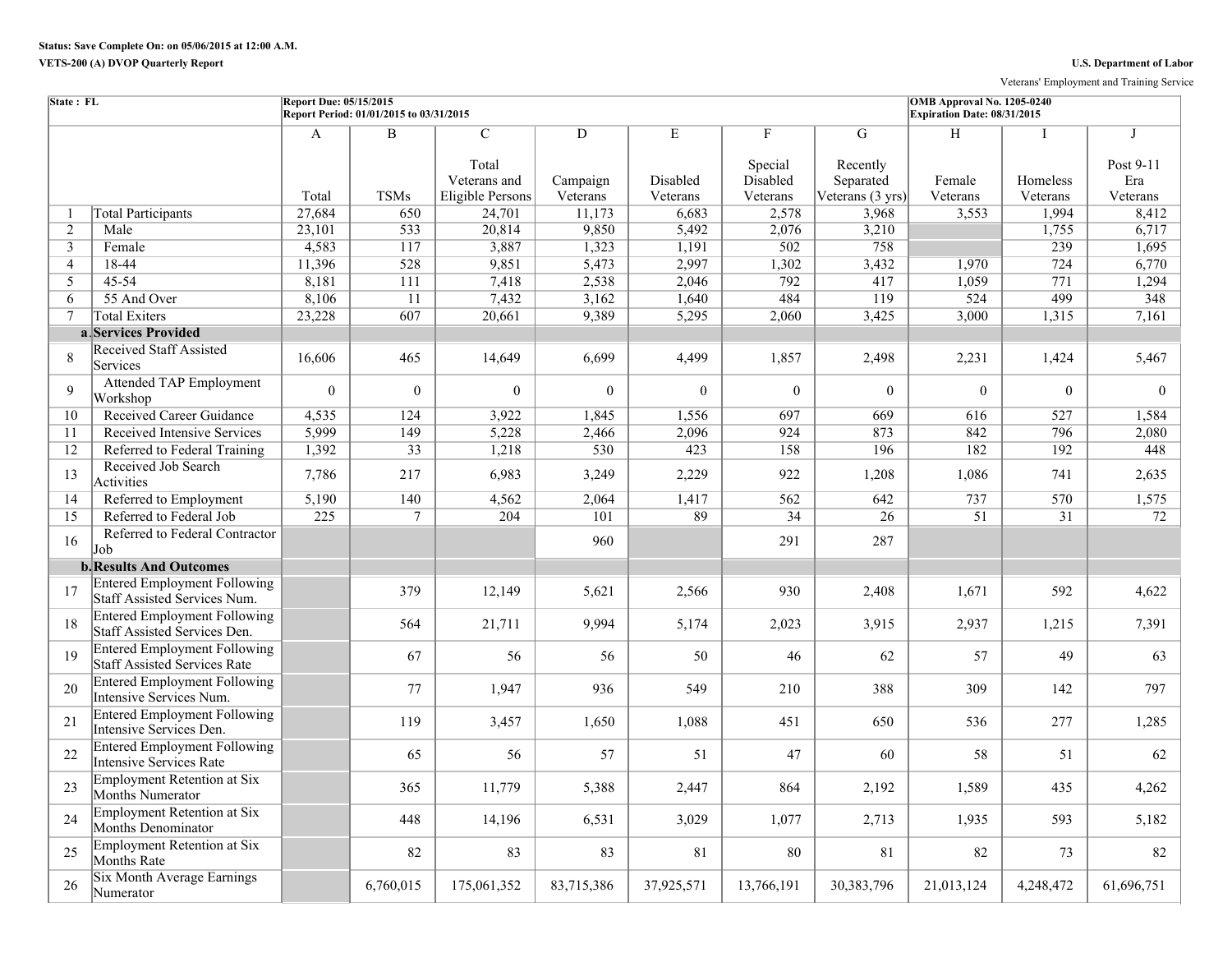|    | Six Month Average Earnings<br>Denominator |    | 365    | 11.779 | 5,388  | 2,447  | 864    | 2,192  | .589   | 435   | 4,262    |
|----|-------------------------------------------|----|--------|--------|--------|--------|--------|--------|--------|-------|----------|
| 28 | Six Months Average Earnings               |    | 18,521 | 14,862 | 15,537 | 15,499 | 15,933 | 13,861 | 13,224 | 9,767 | 14,476   |
| 29 | Three Month Median Earnings               |    | 6,241  | 5,481  | 5,675  | 5,841  | 5,813  | 4,882  | 5,122  | 3,462 | 5,319    |
| 30 | Six Month Median Earnings                 |    | 7.551  | 5,898  | 6,177  | 6,227  | 6,389  | 5,345  | 5,353  | 3,801 | 5,833    |
| 31 | <b>Federal Training Placements</b>        | 14 |        |        |        |        |        |        |        |       |          |
| 32 | Entered into Federal Job                  |    |        |        |        |        |        |        |        |       |          |
| 33 | Entered into Contractor Job               |    |        |        |        |        |        |        |        |       |          |
| 34 | Received Credential                       |    |        |        |        |        |        |        |        |       | $\Omega$ |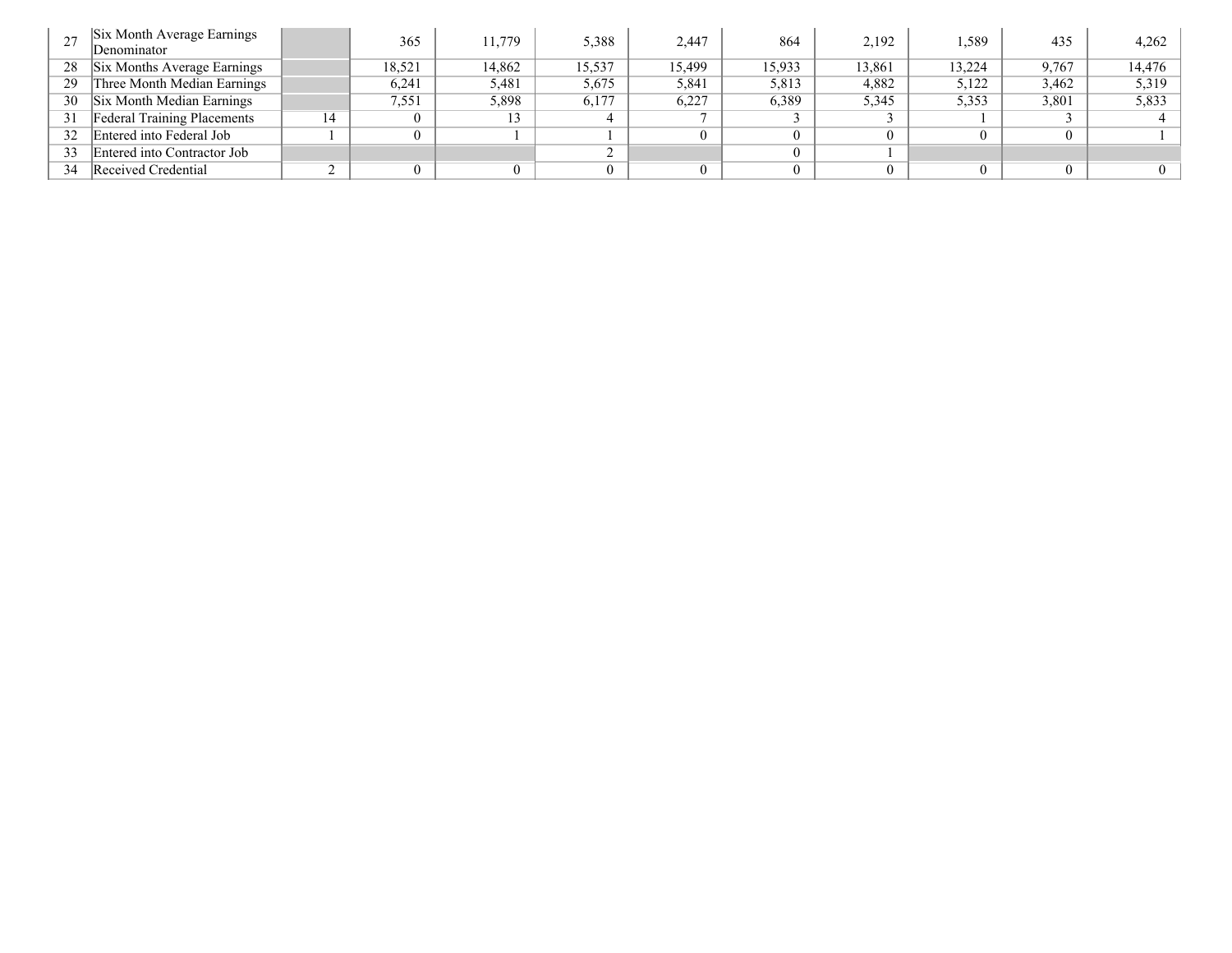Veterans' Employment and Training Service

| State: FL       |                                                                            | Report Due: 05/15/2015 | Report Period: 01/01/2015 to 03/31/2015 |                                                             |                           |                           |                                      |                                                | OMB Approval No. 1205-0240<br>Expiration Date: 08/31/2015 |                      |                              |
|-----------------|----------------------------------------------------------------------------|------------------------|-----------------------------------------|-------------------------------------------------------------|---------------------------|---------------------------|--------------------------------------|------------------------------------------------|-----------------------------------------------------------|----------------------|------------------------------|
|                 |                                                                            | A<br>Total             | B<br><b>TSMs</b>                        | $\overline{C}$<br>Total<br>Veterans and<br>Eligible Persons | D<br>Campaign<br>Veterans | E<br>Disabled<br>Veterans | F<br>Special<br>Disabled<br>Veterans | G<br>Recently<br>Separated<br>Veterans (3 yrs) | H<br>Female<br>Veterans                                   | Homeless<br>Veterans | Post 9-11<br>Era<br>Veterans |
| 1               | <b>Total Participants</b>                                                  | 18,970                 | 385                                     | 14,357                                                      | 6,315                     | 3,159                     | 1,085                                | 2,200                                          | 1,927                                                     | 797                  | 4,407                        |
| 2               | Male                                                                       | 14,647                 | 320                                     | 12,208                                                      | 5,613                     | 2,623                     | 886                                  | 1,827                                          |                                                           | 710                  | 3,553                        |
| $\overline{3}$  | Female                                                                     | 4,323                  | 65                                      | 2,149                                                       | 702                       | 536                       | 199                                  | 373                                            |                                                           | 87                   | 854                          |
| $\overline{4}$  | 18-44                                                                      | 7,931                  | 316                                     | 5,463                                                       | 2,951                     | 1,379                     | 536                                  | 1,847                                          | 1,037                                                     | 285                  | 3,547                        |
| 5               | 45-54                                                                      | 5,344                  | 65                                      | 4,271                                                       | 1,381                     | 930                       | 323                                  | 268                                            | 595                                                       | 314                  | 675                          |
| 6               | 55 And Over                                                                | 5,629                  | $\overline{4}$                          | 4,623                                                       | 1,983                     | 850                       | 226                                  | 85                                             | 295                                                       | 198                  | 185                          |
| $7\overline{ }$ | <b>Total Exiters</b>                                                       | 16,373                 | 390                                     | 12,101                                                      | 5,429                     | 2,625                     | 934                                  | 1,982                                          | 1,629                                                     | 591                  | 3,954                        |
|                 | a Services Provided                                                        |                        |                                         |                                                             |                           |                           |                                      |                                                |                                                           |                      |                              |
| 8               | <b>Received Staff Assisted</b><br>Services                                 | 10,669                 | 223                                     | 6,729                                                       | 3,037                     | 1,533                     | 518                                  | 1,197                                          | 884                                                       | 411                  | 2,329                        |
| 9               | <b>Attended TAP Employment</b><br>Workshop                                 | $\theta$               | $\overline{0}$                          | $\boldsymbol{0}$                                            | $\boldsymbol{0}$          | $\mathbf{0}$              | $\theta$                             | $\theta$                                       | $\theta$                                                  | $\Omega$             | $\overline{0}$               |
| 10              | <b>Received Career Guidance</b>                                            | 493                    | $\overline{26}$                         | 405                                                         | 202                       | 122                       | 48                                   | 92                                             | $\overline{72}$                                           | 38                   | 175                          |
| 11              | Received Intensive Services                                                | 379                    | $\overline{20}$                         | 301                                                         | 144                       | 90                        | $\overline{28}$                      | $\overline{63}$                                | $\overline{45}$                                           | 34                   | 112                          |
| 12              | Referred to Federal Training                                               | 176                    | $\overline{8}$                          | 153                                                         | 83                        | 45                        | 14                                   | 36                                             | 28                                                        | $\overline{9}$       | 66                           |
| 13              | Received Job Search<br>Activities                                          | 2,600                  | 109                                     | 2,298                                                       | 1,097                     | 581                       | 201                                  | 410                                            | 319                                                       | 154                  | 855                          |
| 14              | Referred to Employment                                                     | 1,361                  | 46                                      | 1,219                                                       | 519                       | 291                       | 98                                   | 221                                            | 179                                                       | 101                  | 443                          |
| 15              | Referred to Federal Job                                                    | $\overline{26}$        | $\theta$                                | 21                                                          | 12                        | 6                         | $\overline{3}$                       | 11                                             | $\overline{5}$                                            | $\overline{2}$       | 15                           |
| 16              | Referred to Federal Contractor<br>Job                                      |                        |                                         |                                                             | 196                       |                           | 42                                   | 80                                             |                                                           |                      |                              |
|                 | <b>b.</b> Results And Outcomes                                             |                        |                                         |                                                             |                           |                           |                                      |                                                |                                                           |                      |                              |
| 17              | <b>Entered Employment Following</b><br>Staff Assisted Services Num.        |                        | 279                                     | 8,076                                                       | 3,726                     | 1,516                     | 503                                  | 1,560                                          | 1,064                                                     | 336                  | 2,946                        |
| 18              | <b>Entered Employment Following</b><br>Staff Assisted Services Den.        |                        | 423                                     | 13,946                                                      | 6,373                     | 2,925                     | 1,062                                | 2,559                                          | 1,838                                                     | 679                  | 4,668                        |
| 19              | <b>Entered Employment Following</b><br><b>Staff Assisted Services Rate</b> |                        | 66                                      | 58                                                          | 59                        | 52                        | 47                                   | 61                                             | 58                                                        | 50                   | 63                           |
| 20              | <b>Entered Employment Following</b><br>Intensive Services Num.             |                        | 20                                      | 543                                                         | 255                       | 114                       | 43                                   | 93                                             | 75                                                        | 27                   | 172                          |
| 21              | <b>Entered Employment Following</b><br>Intensive Services Den.             |                        | 33                                      | 933                                                         | 441                       | 221                       | 95                                   | 164                                            | 136                                                       | 43                   | 299                          |
| 22              | <b>Entered Employment Following</b><br>Intensive Services Rate             |                        | 61                                      | 58                                                          | 58                        | 52                        | 45                                   | 57                                             | 55                                                        | 63                   | 58                           |
| 23              | <b>Employment Retention at Six</b><br>Months Numerator                     |                        | 312                                     | 8,622                                                       | 3,993                     | 1,620                     | 515                                  | 1,543                                          | 1,177                                                     | 279                  | 3,026                        |
| 24              | <b>Employment Retention at Six</b><br><b>Months Denominator</b>            |                        | 370                                     | 10,268                                                      | 4,770                     | 1,932                     | 626                                  | 1,898                                          | 1,406                                                     | 367                  | 3,655                        |
| 25              | <b>Employment Retention at Six</b><br>Months Rate                          |                        | 84                                      | 84                                                          | 84                        | 84                        | 82                                   | 81                                             | 84                                                        | 76                   | 83                           |
| 26              | <b>Six Month Average Earnings</b><br>Numerator                             |                        | 5,869,969                               | 130,624,439                                                 | 63,770,306                | 25,562,843                | 8,503,152                            | 21,800,345                                     | 16,173,209                                                | 2,673,289            | 45,252,055                   |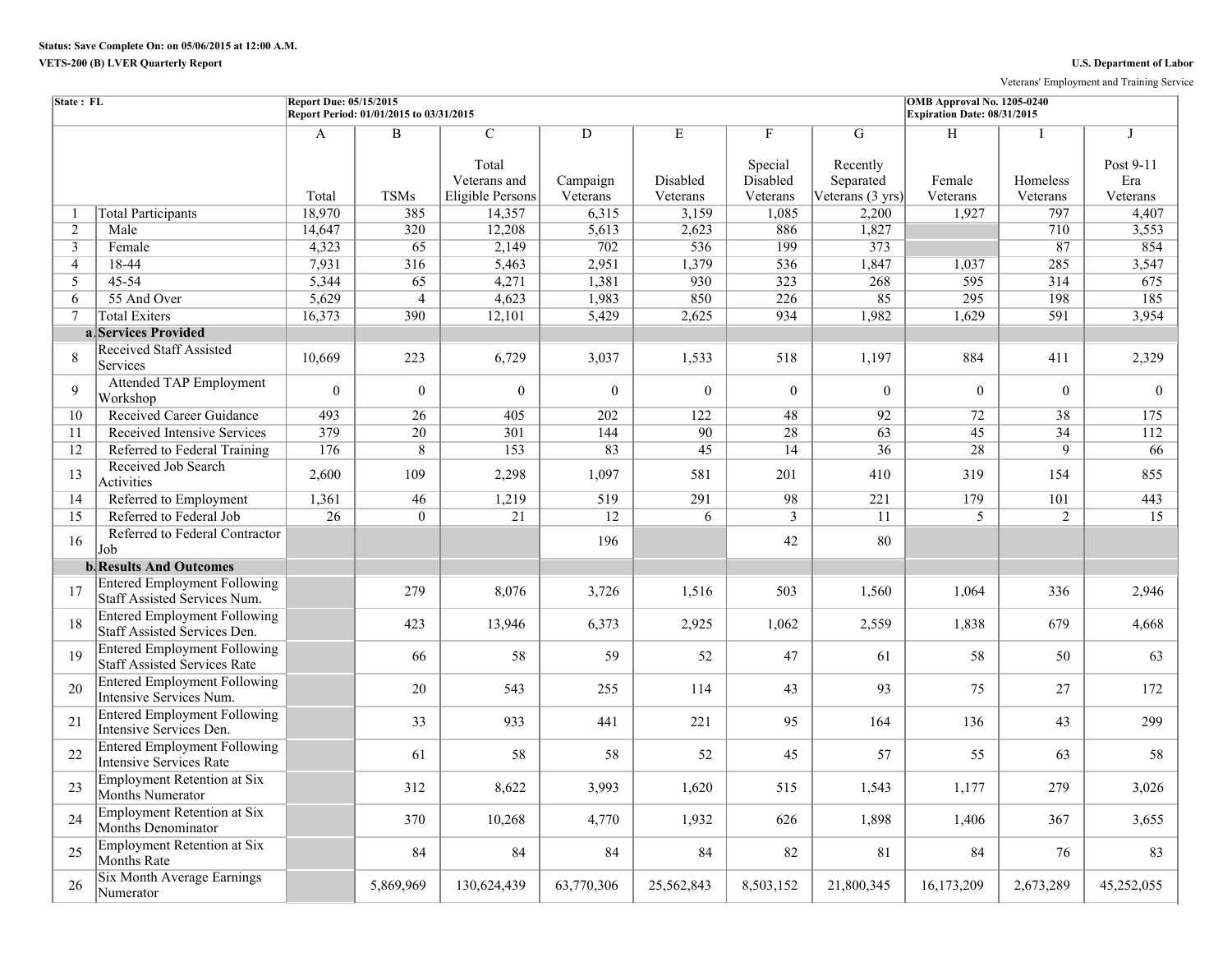|    | Six Month Average Earnings<br>Denominator | 312    | 8,622  | 3,993  | 1.620  | 515    | .543   | 1,177  | 279   | 3,026  |
|----|-------------------------------------------|--------|--------|--------|--------|--------|--------|--------|-------|--------|
| 28 | Six Months Average Earnings               | 18,814 | 15.150 | 15,971 | 15.780 | 16,511 | 14,129 | 13,741 | 9,582 | 14,954 |
| 29 | Three Month Median Earnings               | 7,059  | 5,717  | 5,951  | 6,243  | 6,312  | 5,135  | 5,531  | 3,485 | 5,500  |
| 30 | Six Month Median Earnings                 | 7.230  | 6,043  | 6,357  | 6.345  | 6,613  | 5.641  | 5,552  | 4,097 | 5,994  |
| 31 | <b>Federal Training Placements</b>        |        |        |        |        |        |        |        |       |        |
| 32 | Entered into Federal Job                  |        |        |        |        |        |        |        |       |        |
| 33 | Entered into Contractor Job               |        |        |        |        |        |        |        |       |        |
| 34 | Received Credential                       |        |        |        |        |        |        |        |       |        |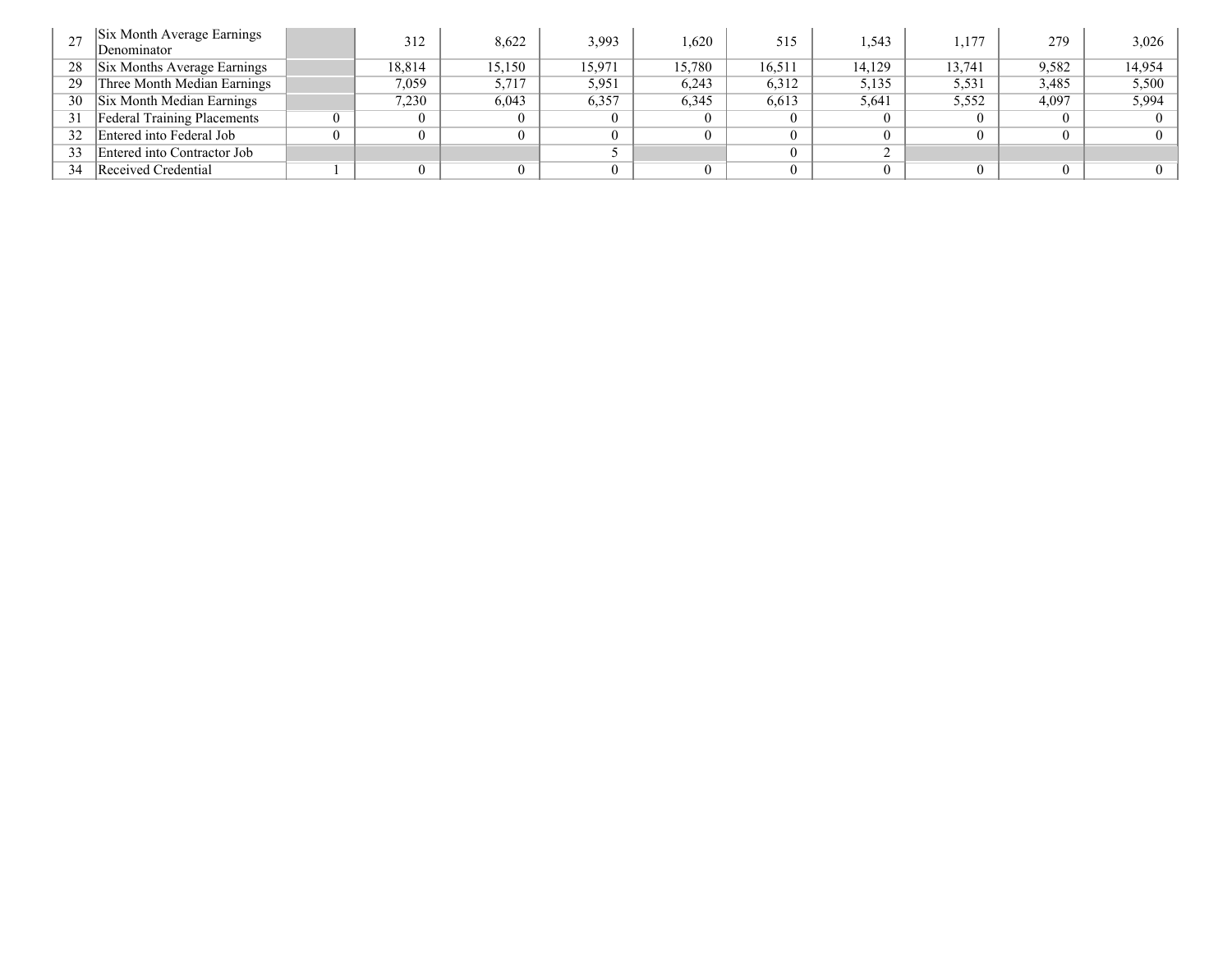Veterans' Employment and Training Service

| State: FL      |                                                                            | Report Due: 05/15/2015<br>Report Period: 01/01/2015 to 03/31/2015 |                            |                                                             |                           |                           |                                      |                                                | OMB Approval No. 1205-0240<br>Expiration Date: 08/31/2015 |                      |                                             |  |
|----------------|----------------------------------------------------------------------------|-------------------------------------------------------------------|----------------------------|-------------------------------------------------------------|---------------------------|---------------------------|--------------------------------------|------------------------------------------------|-----------------------------------------------------------|----------------------|---------------------------------------------|--|
|                |                                                                            | A<br>Total                                                        | $\mathbf B$<br><b>TSMs</b> | $\overline{C}$<br>Total<br>Veterans and<br>Eligible Persons | D<br>Campaign<br>Veterans | E<br>Disabled<br>Veterans | F<br>Special<br>Disabled<br>Veterans | G<br>Recently<br>Separated<br>Veterans (3 yrs) | H<br>Female<br>Veterans                                   | Homeless<br>Veterans | $\mathbf I$<br>Post 9-11<br>Era<br>Veterans |  |
| -1             | <b>Total Participants</b>                                                  | 36,304                                                            | 837                        | 29,339                                                      | 13,244                    | 7,638                     | 2,918                                | 4,838                                          | 4,198                                                     | 2,187                | 10,091                                      |  |
| 2              | Male                                                                       | 28,913                                                            | 688                        | 24,707                                                      | 11,671                    | 6,292                     | 2,358                                | 3,939                                          |                                                           | 1,920                | 8,073                                       |  |
| 3              | Female                                                                     | 7,391                                                             | 149                        | 4,632                                                       | 1,573                     | 1,346                     | 560                                  | 899                                            |                                                           | 267                  | 2,018                                       |  |
| $\overline{4}$ | 18-44                                                                      | 15,507                                                            | 680                        | 11,822                                                      | 6,563                     | 3,454                     | 1,482                                | 4,173                                          | 2,350                                                     | 816                  | 8,131                                       |  |
| 5              | 45-54                                                                      | 10,385                                                            | 143                        | 8,708                                                       | 2,993                     | 2,310                     | 895                                  | 522                                            | 1,238                                                     | 832                  | 1,547                                       |  |
| 6              | 55 And Over                                                                | 10,345                                                            | $\overline{14}$            | 8,809                                                       | 3,688                     | 1,874                     | 541                                  | 143                                            | 610                                                       | 539                  | 413                                         |  |
| $\overline{7}$ | <b>Total Exiters</b>                                                       | 31,170                                                            | 792                        | 24,882                                                      | 11,336                    | 6,153                     | 2,379                                | 4,254                                          | 3,567                                                     | 1,499                | 8,737                                       |  |
|                | a Services Provided                                                        |                                                                   |                            |                                                             |                           |                           |                                      |                                                |                                                           |                      |                                             |  |
| 8              | <b>Received Staff Assisted</b><br>Services                                 | 25,516                                                            | 624                        | 19,809                                                      | 9,049                     | 5,623                     | 2,238                                | 3,439                                          | 2,919                                                     | 1,694                | 7,299                                       |  |
| 9              | <b>Attended TAP Employment</b><br>Workshop                                 | $\theta$                                                          | $\overline{0}$             | $\Omega$                                                    | $\theta$                  | $\Omega$                  | $\theta$                             | $\theta$                                       | $\Omega$                                                  | $\theta$             | $\theta$                                    |  |
| 10             | Received Career Guidance                                                   | 4,980                                                             | 148                        | 4,285                                                       | 2,031                     | 1,666                     | 740                                  | 755                                            | 679                                                       | 561                  | 1.748                                       |  |
| 11             | Received Intensive Services                                                | 6,321                                                             | 168                        | 5,476                                                       | 2,585                     | 2,170                     | 942                                  | 931                                            | 880                                                       | 820                  | 2,178                                       |  |
| 12             | Referred to Federal Training                                               | 1,562                                                             | 41                         | 1,366                                                       | 611                       | 466                       | 172                                  | 231                                            | 210                                                       | 201                  | 512                                         |  |
| 13             | Received Job Search<br>Activities                                          | 9,985                                                             | 308                        | 8,916                                                       | 4,189                     | 2,701                     | 1,087                                | 1,565                                          | 1,348                                                     | 860                  | 3,386                                       |  |
| 14             | Referred to Employment                                                     | 6,241                                                             | 174                        | 5,508                                                       | 2,469                     | 1,633                     | 635                                  | 827                                            | 872                                                       | 634                  | 1,937                                       |  |
| 15             | Referred to Federal Job                                                    | 251                                                               | $7\phantom{.0}$            | $\overline{225}$                                            | $\overline{113}$          | 95                        | 37                                   | $\overline{37}$                                | 56                                                        | 33                   | 87                                          |  |
| 16             | Referred to Federal Contractor<br>Job                                      |                                                                   |                            |                                                             | 1,123                     |                           | 327                                  | 356                                            |                                                           |                      |                                             |  |
|                | <b>b.</b> Results And Outcomes                                             |                                                                   |                            |                                                             |                           |                           |                                      |                                                |                                                           |                      |                                             |  |
| 17             | <b>Entered Employment Following</b><br>Staff Assisted Services Num.        |                                                                   | 525                        | 15,377                                                      | 7,129                     | 3,141                     | 1,111                                | 3,106                                          | 2,083                                                     | 722                  | 5,883                                       |  |
| 18             | <b>Entered Employment Following</b><br>Staff Assisted Services Den.        |                                                                   | 796                        | 26,977                                                      | 12,477                    | 6,221                     | 2,390                                | 5,067                                          | 3,631                                                     | 1,452                | 9,394                                       |  |
| 19             | <b>Entered Employment Following</b><br><b>Staff Assisted Services Rate</b> |                                                                   | 66                         | 57                                                          | 57                        | 51                        | 47                                   | 61                                             | 57                                                        | 50                   | 63                                          |  |
| 20             | <b>Entered Employment Following</b><br>Intensive Services Num.             |                                                                   | 95                         | 2,408                                                       | 1,156                     | 644                       | 247                                  | 472                                            | 373                                                       | 166                  | 949                                         |  |
| 21             | <b>Entered Employment Following</b><br>Intensive Services Den.             |                                                                   | 148                        | 4,245                                                       | 2,032                     | 1,271                     | 533                                  | 795                                            | 651                                                       | 314                  | 1,543                                       |  |
| 22             | <b>Entered Employment Following</b><br>Intensive Services Rate             |                                                                   | 64                         | 57                                                          | 57                        | 51                        | 46                                   | 59                                             | 57                                                        | 53                   | 62                                          |  |
| 23             | <b>Employment Retention at Six</b><br>Months Numerator                     |                                                                   | 553                        | 15,741                                                      | 7,251                     | 3,134                     | 1.074                                | 2,988                                          | 2,151                                                     | 540                  | 5,740                                       |  |
| 24             | Employment Retention at Six<br>Months Denominator                          |                                                                   | 673                        | 18,949                                                      | 8,770                     | 3,845                     | 1,334                                | 3,693                                          | 2,595                                                     | 736                  | 6,983                                       |  |
| 25             | <b>Employment Retention at Six</b><br>Months Rate                          |                                                                   | 82                         | 83                                                          | 83                        | 82                        | 81                                   | 81                                             | 83                                                        | 73                   | 82                                          |  |
| 26             | Six Month Average Earnings<br>Numerator                                    |                                                                   | 10,425,003                 | 237,210,305                                                 | 114,180,242               | 49,429,517                | 17,657,375                           | 41,774,840                                     | 29,023,915                                                | 5,258,617            | 84,368,602                                  |  |